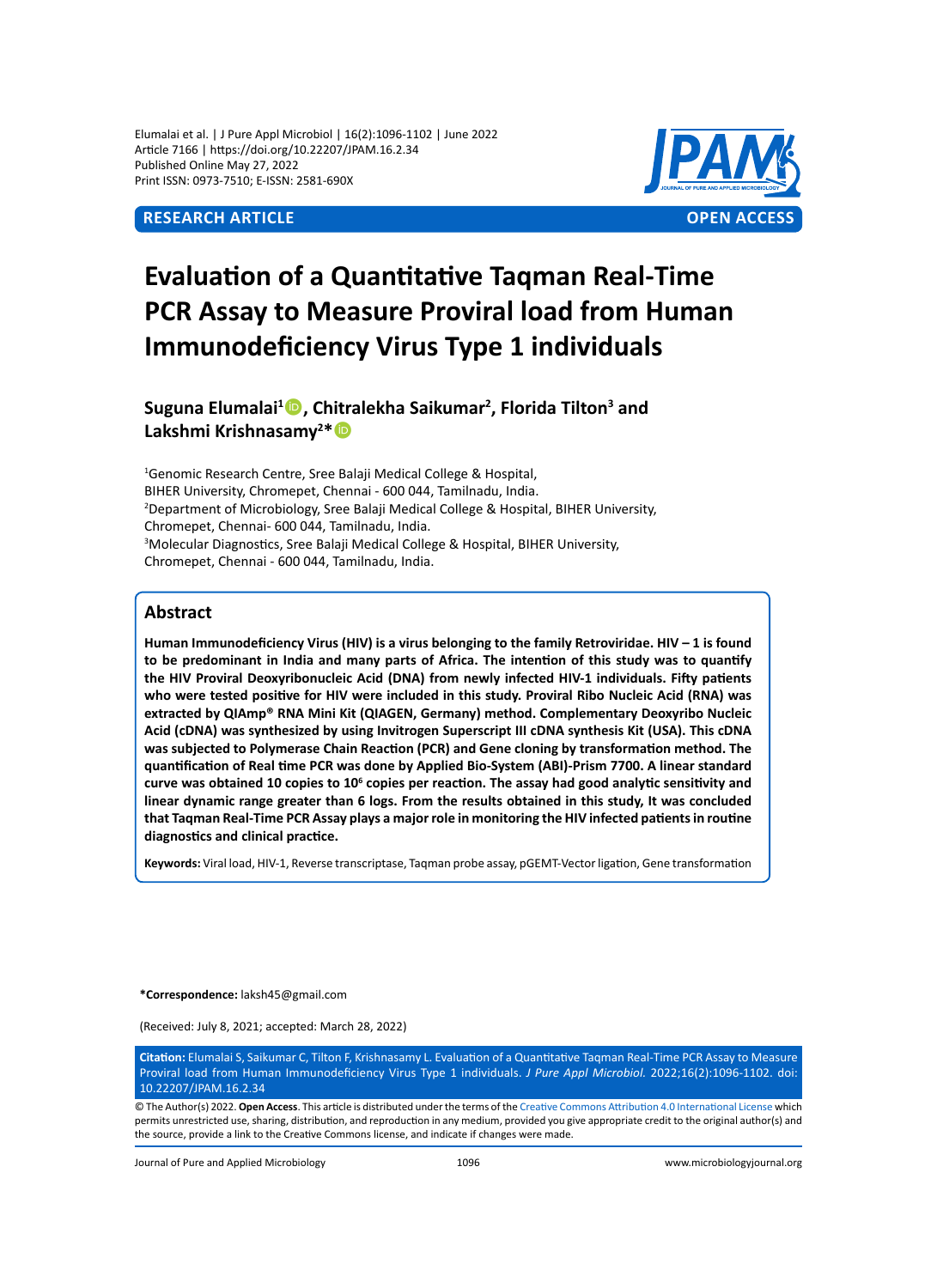# **INTRODUCTION**

Viral load measures the density of virus particles. Viral load is a quantitative measurement of HIV nucleic acid (RNA) describing the number of copies present in the blood. $1$  It is one of the important measures of severity of HIV-1 infection. The viral amount directly expresses that the disease is existing and duplicating. The viral loads of untreated and uncontrolled HIV patients would be in higher range from one million or more copies/thousand microliter. Depending on the tests used, a low viral load frequently varies from 40 - 500 copies / thousand microliters and a huge viral amount may be between five thousand to ten thousand copies/ thousand microliters during treatment and monitoring of the cases.<sup>2</sup> An increasing viral load is usually suggestive of worsening of the infection or development of drug resistance. A decreasing viral load is suggestive of patient's improvement and effectiveness of the treatment.<sup>3</sup> Therefore, measuring the viral load is really helpful in monitoring of the HIV disease, effectiveness of treatment and prediction of future course of the infection.<sup>4</sup>

HIV-1 RNA is usually undetectable in the initial stage of the infection where in the virus may be present in the cells and tissues as "HIV-1 provirus". When the HIV-1 provirus moves into the cell and joined with the DNA of the host cell termed as "HIV-1 proviral DNA". One type of virus that can develop a provirus is a retrovirus. When a retrovirus penetrates a cell; the RNA of the retrovirus is converted into proviral DNA by reverse transcription, and then introduce into the host cell by an integration process.<sup>5</sup> Thus, it is important to adequately measure the proviral HIV-1 DNA and to examine its progressiveness, especially when plasma HIV-1 RNA level lies within undetectable limits. PCR method is one of the sensitive methods in detecting the HIV viral load. Various tests are available to measure the viral load. There are three main tests used to measure viral load. These are reverse transcription-polymerase chain reaction (RT-PCR) tests, branched DNA (bDNA) tests, and nucleic acid sequence-based amplification (NASBA) tests. $6,7$ 

However, the conventional assays measuring HIV viral load are costly for routing use. In this present study, a rapid assay was used to monitor the HIV-1 proviral load in real time Reverse transcriptase PCR (RT PCR) using Taqman quantification. The current study may help in evaluating the proviral load which can be used to monitor the prognosis of HIV patients.

# **MATERIALS AND METHODS**

### **Specimen & Quantification of plasma HIV 1 RNA**

Fifty adults who were tested positive for HIV-1 were added in the current study after obtaining consent and Institutional ethical approval. Viral Ribo Nucleic Acid was separated from plasma samples and tested by a quantitative RT-PCR assay (ABI)-Prism 7700) was carried out in patients with low viral load of either 200 or 50 copies per ml.

# **Preparation of biological samples by Gene cloning method**

### **Sample preparation and DNA extraction**

Peripheral blood specimen was collected in Vacutainer, and DNA was separated from plasma specimen using QIAamp® DNA Mini Kit (QIAGEN, Germany) according to the manufacture guidance and quantified spectrophotometrically.

#### **Preparation of HIV-1 DNA by PCR method**

PCR Amplification of Long terminal repeats (LTR) gene was achieved by using primers as described in Damond F et al study.<sup>8</sup> The thermal cycler (Applied Bio-System) multiplication was achieved in a reaction of 25 μl consist of 2X master mix with 1.5mM Mgcl2, primers and diluted genomic DNA. PCR programme will be an initial denaturation at 94°C for 5 min followed by 36 cycles at 94°C for 30 s, 55°C for 30 s and 72°C for 30 s. The final elongation at 72°C for 10 min. The PCR product was visualized on a 2% agarose gel with ethidium bromide staining. The PCR products were purified by spin column method and quantified by A260 measurements.

# **Gene Cloning & Standard curves preparation**

The purified PCR product of the LTR gene region was cloned into pGEMT-T Easy plasmid vector (Promega, USA) according to the manufacture instructions and Transformation by Calcium Chloride, Heat shock method.9,10 The positive clones were then processed for an overnight culture for subsequently plasmid isolation by using alkaline lysis method.<sup>11</sup> The plasmid concentration was checked by spectrometry at 260 nm. The copy number formula used was: Number of copies= (amount\*6.022x10<sup>23</sup>)/ (length\*1x109 \*650) and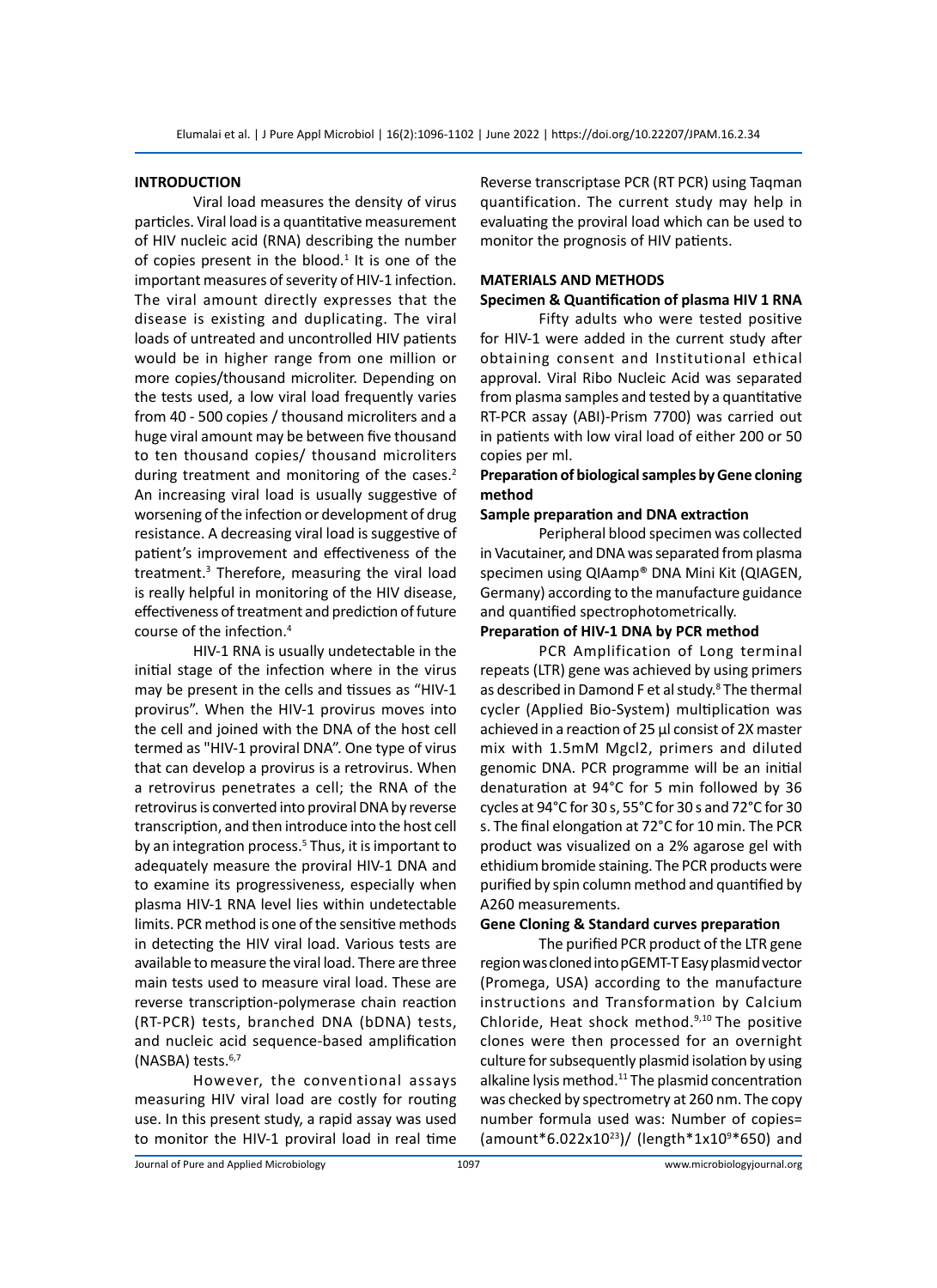the standards were prepared by serial dilution method.  $(10^{10}$  to 10 copies)

# **Quantification of probe based real-time PCR**

The probe was amplified based on the chemistry of Real time PCR targeting the LTR region of HIV- 1 which was carried out by using primer sequences are shown in the table-1. The Real Time PCR was standardized using different probe concentrations-1Micro molar (µM), 0.6µM and 0.2µM and primer concentrations-1.5µM, 1µM and 0.4µM. Amplification was performed in a Real Time thermal cycler in a 10 Microliter (μl)

|  |  |  | Table 1. Primer sequences and amplification profile of LTR gene |
|--|--|--|-----------------------------------------------------------------|
|--|--|--|-----------------------------------------------------------------|

|    |     | No. Gene Primer sequences                                                                                                                           | Amplification profile                                                                                                                                   |
|----|-----|-----------------------------------------------------------------------------------------------------------------------------------------------------|---------------------------------------------------------------------------------------------------------------------------------------------------------|
| 1. | LTR | LTR F 5'-GCC TCA ATA AAG CTT GCC TTG A-3'<br>LTR R 5'-GGG CGC CAC TGC TAG AGA-3'<br>LTR PROBE 5'-6-FAM-CCA GAG TCA CAC AAC<br>AGA CGG GCA CA-TAMRA- | The cycling conditions were 15 minutes initial<br>denaturation at 95°C for 10 minutes, followed by<br>40 cycles of 15 sec at 95°C and 1 minute at 60°C. |



**Fig. 1.** Showing the transformed recombinant white colonies of LTR gene. Blue colours indicate nonrecombinant colonies.

reaction mixture containing 5µl of 2x Reaction mix, 0.4µM of primers, 0.2µM probe and 4µl of DNA and amplification profile shown in Table 1. Standard curve was created from clarified HIV-1 LTR plasmid ranging from  $10*10<sup>6</sup>$  to 10 copies. **Sub-typing of the HIV-1 individuals by Reverse Transcriptase (RT) and sequencing method**

HIV viral RNA was eluted from plasma samples using QIAamp® viral RNA Mini Kit (QIAGEN, Germany) according to the manufacturer's information. Real-time quantitative PCR (ABI-Prism7700) was carried out using an EXPRESS superscript one step Quantitative Real time PCR (QRT PCR) kit according to the manufacture instructions, which has components for one step RT and q RT PCR. Both cDNA synthesis and PCR were achieved in a single tube using LTR



Fig. 2. Agarose Gel Electrophoresis showing the 112bp PCR Products of HIV-1 LTR gene. M-1000bp DNA ladder, 2 to 6 showing the PCR products, 1and 7 showing the positive control, negative control respectively.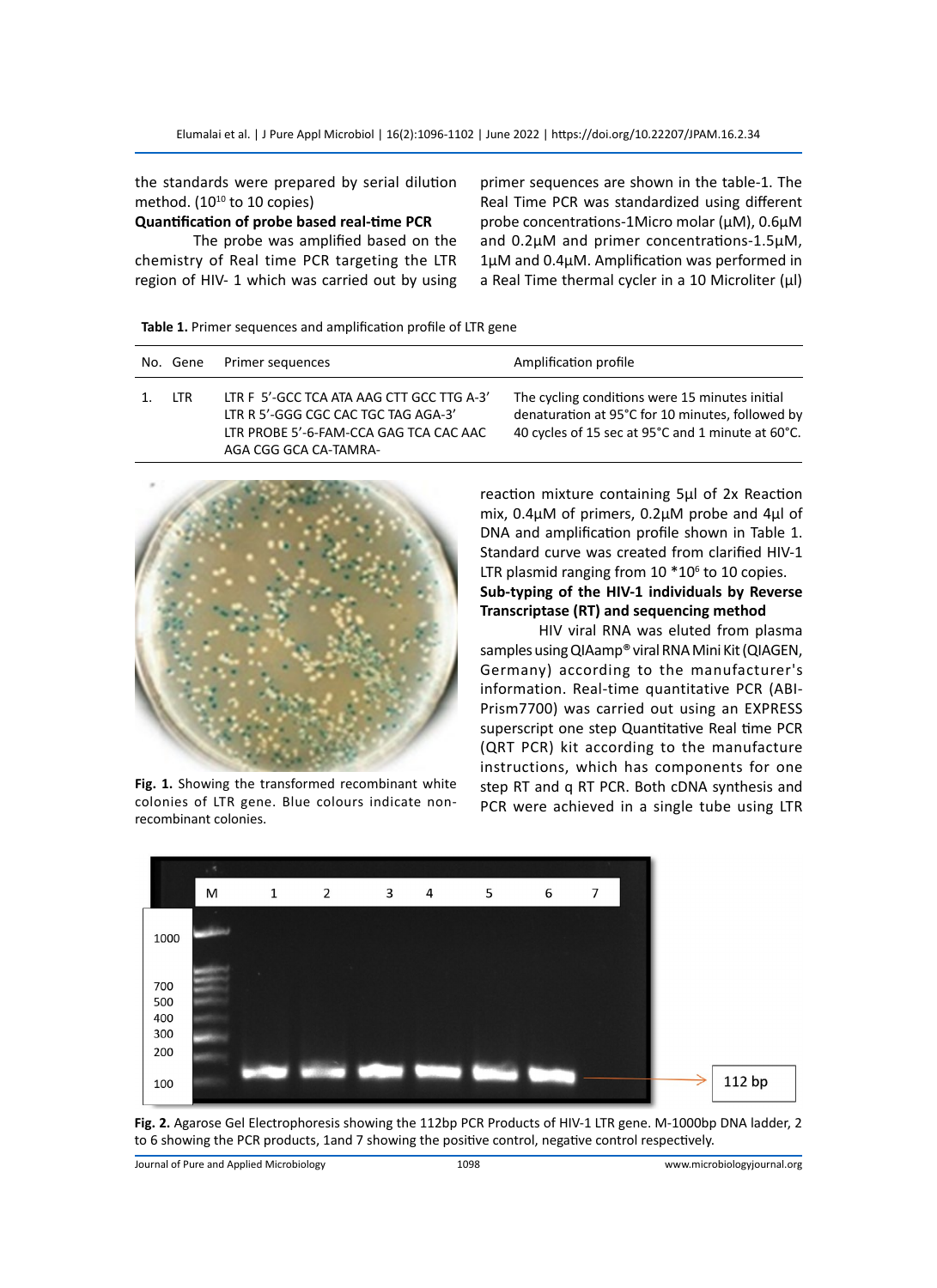**Table 2.** Experimental Report of standard curve and One Step QRT PCR Assay showing the ct values, mean values, viral load quantity measurements and cyclic conditions

| File name                       | <b>LTR Stds</b>  |                     |                       |                      |                   |             |           |
|---------------------------------|------------------|---------------------|-----------------------|----------------------|-------------------|-------------|-----------|
| Plate type:                     | 7700<br>Reporter | Single Std<br>Plate |                       |                      |                   |             |           |
| PCR volume                      | 10               |                     |                       |                      |                   |             |           |
| Thermal<br>Cycler<br>Conditions |                  |                     |                       |                      |                   |             |           |
| Cycle                           | Temp.            | Time                | Repeat                | Ramp<br>Time         | Auto<br>Increment |             |           |
| Hold<br>Cycle                   | 45               | 95<br>95<br>60      | 15:00<br>0:20<br>0:40 | Auto<br>Auto<br>Auto |                   |             |           |
| Standard<br>curve<br>$-3.048$   | 39.83            | 0.988               | 0.12                  | (3, 15)              |                   |             |           |
| Sample<br>Information           |                  |                     |                       |                      |                   |             |           |
| Well                            | Type             | Sample<br>name      | Replicate             | Ct                   | Quantity          | Std.<br>Dev | Mean      |
| C <sub>3</sub>                  | <b>STND</b>      | C <sub>3</sub>      |                       | 18.39                | $1.20E + 07$      | 0           | 12000000  |
| C <sub>4</sub>                  | STND             | C <sub>4</sub>      |                       | 21.13                | 1.20E+06          | 0           | 1200000   |
| C5                              | <b>STND</b>      | C <sub>5</sub>      |                       | 23.89                | 1.20E+05          | 0           | 120000    |
| C <sub>6</sub>                  | <b>STND</b>      | C <sub>6</sub>      |                       | 28.26                | 1.20E+04          | 0           | 12000     |
| C7                              | <b>STND</b>      | C7                  |                       | 30.07                | $1.20E + 03$      | $\mathbf 0$ | 1200      |
| D <sub>3</sub>                  | <b>UNKN</b>      | D3                  |                       | 27.22                | 1.20E+04          | 0           | 11500.51  |
| D4                              | <b>UNKN</b>      | D4                  |                       | 30.26                | $1.20E + 03$      | 0           | 1204.55   |
| D <sub>5</sub>                  | UNKN             | D <sub>5</sub>      |                       | 31.12                | $6.40E + 02$      | 0           | 638.19    |
| D <sub>6</sub>                  | <b>UNKN</b>      | D <sub>6</sub>      |                       | 32.66                | 2.00E+02          | 0           | 203.44    |
| D7                              | <b>UNKN</b>      | D7                  |                       | 31.99                | 3.30E+02          | 0           | 333.76    |
| D <sub>8</sub>                  | <b>UNKN</b>      | D <sub>8</sub>      |                       | 29.67                | 1.90E+03          | 0           | 1868.49   |
| D <sub>9</sub>                  | <b>UNKN</b>      | D <sub>9</sub>      |                       | 33.56                | $1.00E + 02$      | 0           | 103.91    |
| D <sub>10</sub>                 | <b>UNKN</b>      | D <sub>10</sub>     |                       | 33.77                | 8.90E+01          | 0           | 89.42     |
| D11                             | UNKN             | D11                 |                       | 31.03                | 6.80E+02          | 0           | 681.09    |
| C8                              | <b>NTC</b>       | C8                  | <b>NTC</b>            | 0                    |                   | 0           | $\pmb{0}$ |

gene specific primers, probe and total RNA. Amplification of LTR gene was carried out by using primers as described in a previous study.12 The amplified products were directly sequenced in Mega BACE 1000 system using Sanger's dideoxy chain termination method. $^{13}$  The sequences were aligned in NCBI database to find out the HIV-1 subtypes.

# **RESULTS**

# **Preparation of standard curves**

HIV DNA was amplified using both LTR Forward, Reverse primers and the amplified fragments were cloned into pGEMT Easy vector. Blue-white screening is a rapid and efficient technique for the identification of recombinant bacteria. It relies on the activity of β-galactosidase,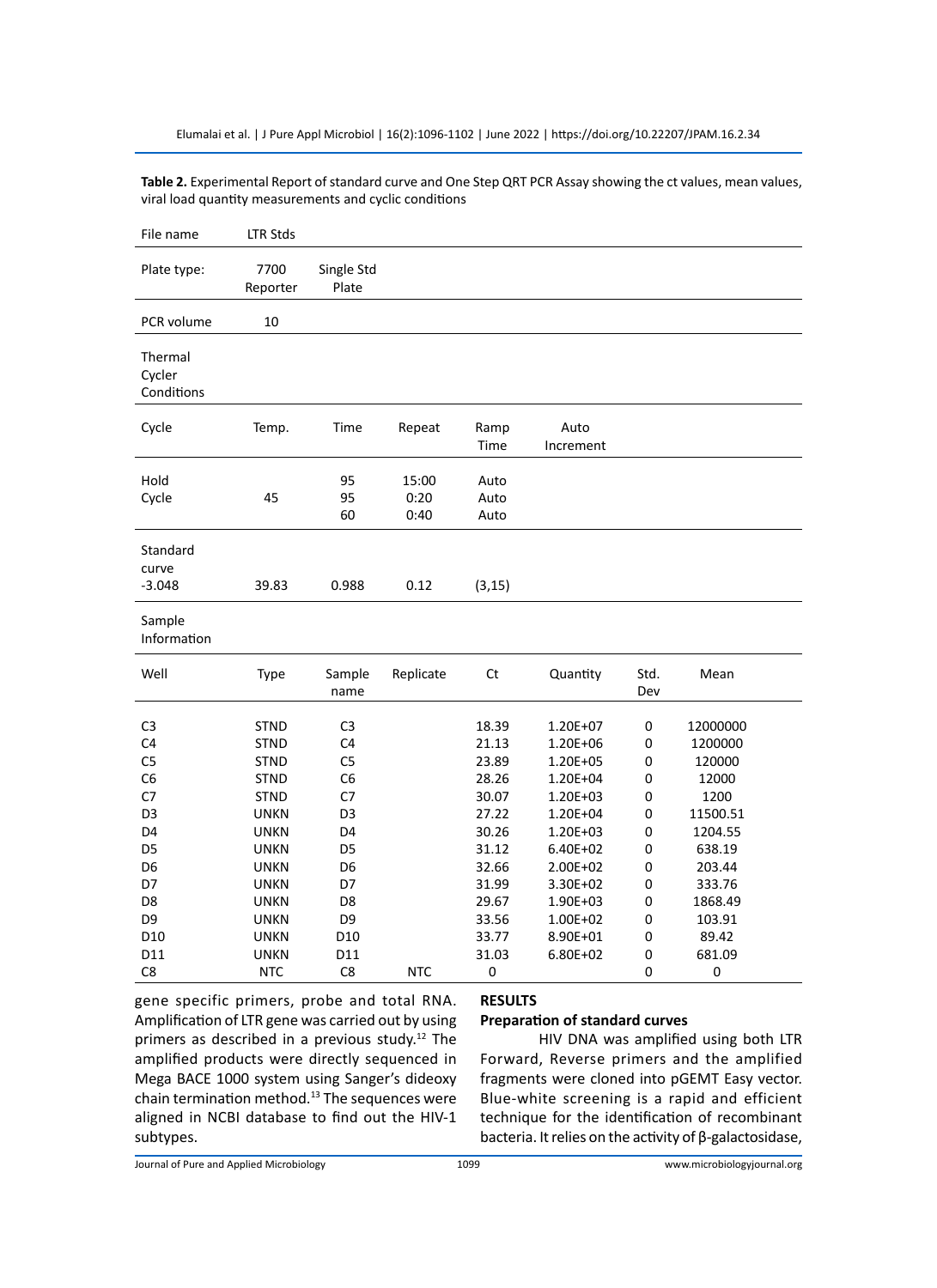an enzyme occurring in *E. coli,* which cleaves lactose into glucose and galactose and showing the transformed recombinant white colonies were shown in Fig. 1. Transformed positive clones were subjected to plasmid DNA isolation by alkaline lysis method from overnight cultures. The plasmid DNA was subjected to PCR and restriction digestion by restriction endonuclease EcoRI enzyme and gel purified. The amplified 112 bp of DNA PCR fragments exhibited in the Fig. 2.

# **Taqman Real time PCR**

A standard curve was generated by serially diluting (10 fold) the LTR DNA cloned into a plasmid. A linear standard curve was obtained between 10 copies to 106 copies per reaction. The standard curve picture is shown in Fig. 3. The samples for the viral load were analyzed with one step QRT-PCR assay by using 400nm each of the primers and 200nm of the Taqman probe. The one step QRT PCR assay results were placed in the Table 2.

#### **DISCUSSION**

Viral load is one of the measures to assess the amount of the virus found in the blood of the person. It helps in measuring the severity of the disease.14 in cases of undetectable HIV-1 RNA, Proviral DNA can serve as biomarker to monitor the antiretroviral management. Rutsaert S et al $^{15}$ studied the HIV-1 DNA quantification assays utilize real-time quantitative PCR (qPCR) to measure the abundance quantification and reproducibility.<sup>15</sup> This study used Taqman real time PCR assay to detect one copy of proviral HIV-1 DNA with 100% sensitivity.

Malatinkova E, et al $^{16}$  data implemented standard-curve free assay to quantify integrated HIV-1 DNA (*Alu*-5LTR) assay showed increased efficiency of detection in HIV-1 patients. *Alu*-LTR assay showed higher sensitivity in measuring integrated HIV-1 DNA as compared to *Alu*-gag assay.16 In our study, we also measured the



**Fig. 3.** Real time PCR analysis: Standard curve showing the log10 DNA amount plotted against cycle threshold (Ct) for different dilutions of HIV-1 proviral DNA of in PCR grade water.

Journal of Pure and Applied Microbiology 1100 www.microbiologyjournal.org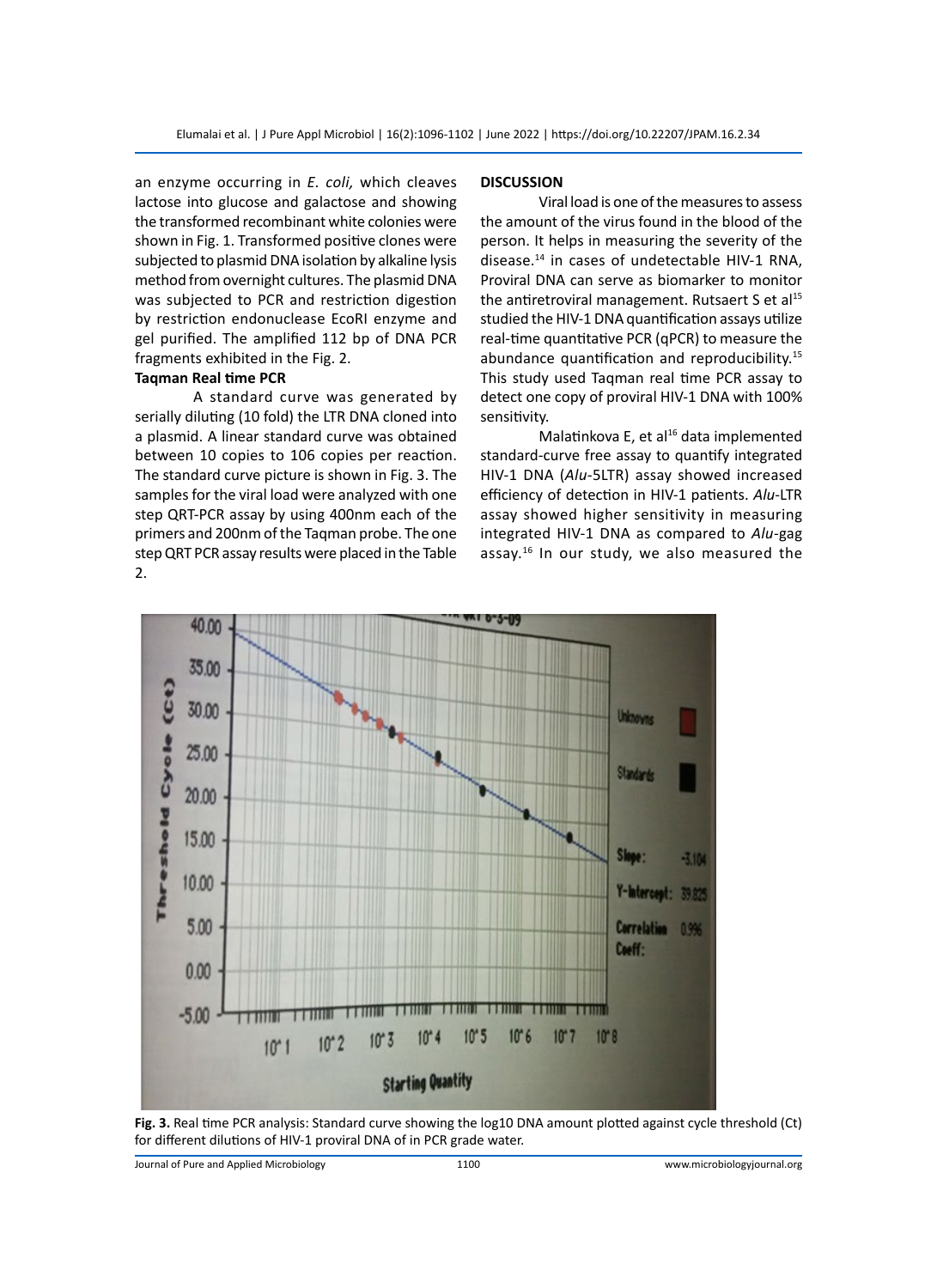sensitivity of HIV-1 subtype-C, LTR based Taqman PCR assay.

Suzuki K, et al $^{17}$  demonstrated that HIV-1 DNA detection with the novel "πCode end-point PCR assay" is 100% sensitive, while the real-time PCR showed 92.3% in a head-to-head comparison in samples from HIV-1 infected individuals.<sup>17</sup> We have also focused the real time RT PCR assay to detect one copy of proviral HIV-1 DNA with 100% sensitivity.

Kibirige CN, et al $18$  assay provides a convenient, sensitive, specific and reproducible measure of HIV-1 viral RNA patients under anti-HIV therapy. This assay is suitable for monitoring the efficacy of therapeutic strategies.<sup>18</sup> similarly, undetectable viral load infected patients were enrolled in this study and we have measured the sensitivity with a detection limit of 10 copies was developed by using RT PCR assay.

Jagodzinski LL, et al $^{19}$  studies show that the qRT-PCR assay provides a convenient, sensitive, specific, and reproducible measure of HIV-2 viral RNA in plasma and is suitable for use in guiding treatment, monitoring of therapy and following disease progression in HIV-2 infected individuals. In the current study, We developed a Quantitative Taqman RT PCR assay, specifically for HIV-1 Indian Subtype C viruses and compared to the HIV-2 infected patients similar to Jagodzinski et al study.<sup>19</sup> Palvinder Kaur, et al.<sup>20</sup> emphasized the use of quantitation of HIV 1 viral load in treatment monitoring. But their assay had a limited range of detection. We have found RNA of HIV-1 at low detectable concentrations as 10 copies per reaction and essential for management of HIV medication.

Viral load measurement plays a significant role during therapy, as most treatment guidelines propose that suppression of HIV replication is one of the major therapeutic goals and the viral load measurement also helps in monitoring of the treatment. Routine measuring of viral loads during the treatment phase with an interval of 3-6 months is recommended.<sup>21</sup> Active infection: - several billion particles milliliter of blood. Dormant, or inactive, infection: - a million viral particles per milliliter of blood.

In this study, rapid real time PCR (Taqman) assay chemistry was developed, which would be very helpful in evaluating HIV-1 subtype-C, targeting the LTR region. This examination is extremely precise, with a diagnostic sensitivity of 10 viral DNA copies. The current assay projects a narrow dynamic range of more than 6 logs. The probes and the primers used in this study were designed to the LTR region of HIV genome and the method was standardized using different reaction conditions, probe primer concentrations and the real time assay was carried out on ABI-Prism 7700. A linear standard curve was obtained 10 copies to 10<sup>6</sup> copies per reaction. From these results it can be concluded that this assay is highly useful for monitoring of HIV infected patients in routine diagnostics and clinical practice. Our investigation concludes that LTR is an extremely relevant gene to be targetted for quantifying the HIV-1 subtype-C genotypes.

# **CONCLUSION**

This is an EXPRESS Superscript one step QRT PCR technique to detect the concentrations of HIV-1 RNA as minimum as 10 copies per reaction. This technique is convenient to detect, quantify, and check the presence of viremia in individuals on antiviral medications. Sample volumes of 10µl and 20µl can be used and the assay has a greater sensitivity compared to various other techniques. The good analytical sensitivity of our analysis gives an extensive quantification of viral loads in both medicated and non-medicated patients. The primary advantage of this method is its specificity, cost effectiveness and sensitivity with a detection limit of 10 copies. This assay which is mainly created for Indian Subtype C viruses, would be useful, economical and reliable for conventional monitoring of viral load in HIV-1 patients.

### **ACKNOWLEDGMENTS**

The authors would like to thank Clinical team and the laboratory staff of Sree Balaji Medical College & Hospital, BIHER University, Chennai, India for their support throughout the study.

# **CONFLICT OF INTEREST**

The authors declare that there is no conflict of interest.